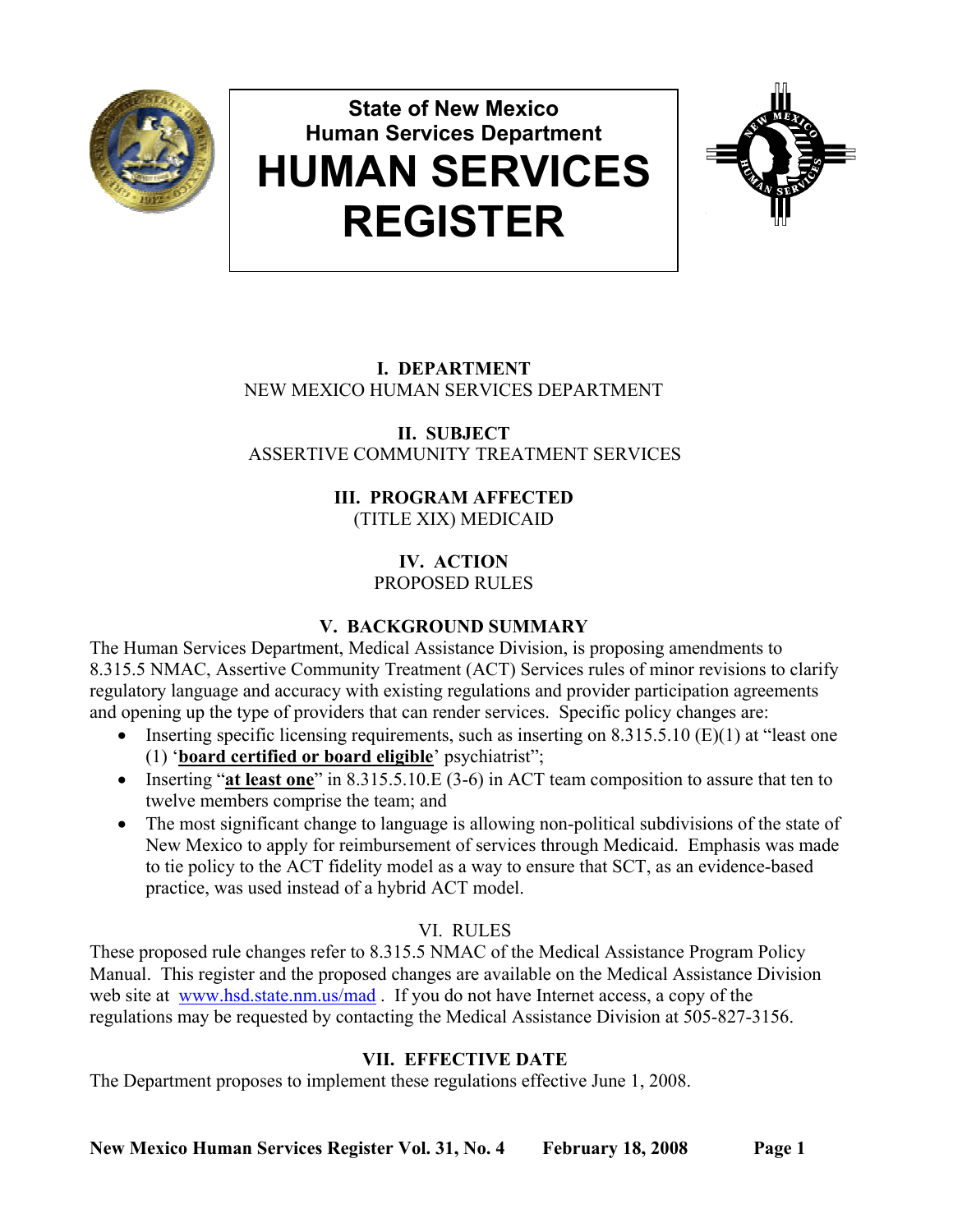## **VIII. PUBLIC HEARING**

A public hearing to receive testimony on these proposed regulations will be held at 9:00 a.m., on April 11, 2008, in the HSD Law Library at Pollon Plaza, 2009 S. Pacheco Street, Santa Fe, New Mexico. Parking accessible to persons with physical impairments will be available.

If you are a person with a disability and you require this information in an alternative format or require a special accommodation to participate in the public hearing, please contact the Division toll free at 1-888-997-2583 and ask for extension 7-3156. In Santa Fe call 827-3156. The Department's TDD system may be accessed toll-free at 1-800-659-8331 or in Santa Fe by calling 827-3184. The Department requests at least ten (10) days advance notice to provide requested alternative formats and special accommodations.

### **IX. ADDRESS**

Interested persons may address written or recorded comments to:

Pamela S. Hyde, J.D., Secretary Human Services Department P.O. Box 2348 Santa Fe, New Mexico 87504-2348

These comments must be received no later than 5:00 p.n.., on April 11, 2008. Written and recorded comments will be given the same consideration as oral comments made at the public hearing. Interested persons may also address comments via electronic mail to: [Magdalena.Romero@state.nm.us.](mailto:Magdalena.Romero@state.nm.us)

## **X. PUBLICATIONS**

Publication of these regulations approved by:

PAMELA S. HYDE, J.D., SECRETARY HUMAN SERVICES DEPARTMENT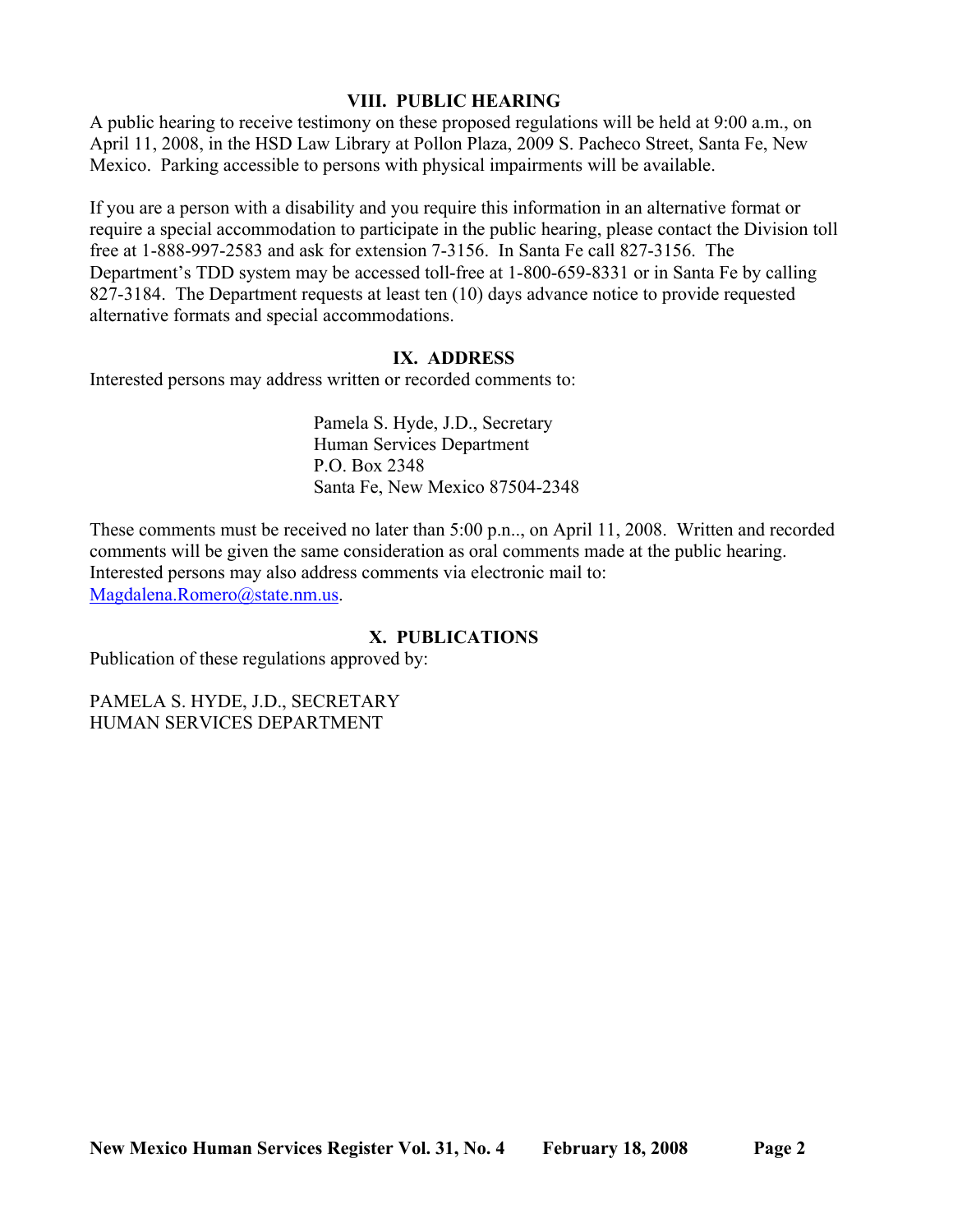#### **TITLE 8 SOCIAL SERVICES CHAPTER 315 OTHER LONG TERM CARE SERVICES PART 5 ASSERTIVE COMMUNITY TREATMENT SERVICES**

**8.315.5.3 STATUTORY AUTHORITY:** The New Mexico medicaid program [is] and other health care programs are administered pursuant to regulations promulgated by the federal department of health and human services under Title XIX of the Social Security Act as amended and by [the state human services department pursuant to] state statute. See Section 27-2-12 et seq. NMSA 1978 (Repl. Pamp. 1991). [8.315.5.3 NMAC - N, 10-1-05; A, 6-1-08]

**8.315.5.6 OBJECTIVE:** The objective of these regulations is to provide policies for the service portion of the New Mexico [medicaid program ] medical assistance programs. [These policies describe eligible providers, covered services, noncovered services, utilization review, and provider reimbursement.] [8.315.5.6 NMAC - N, 10-1-05; A, 6-1-08]

**8.315.5.8 MISSION STATEMENT:** The mission of the New Mexico medical assistance division (MAD) is to maximize the health status of [medicaid-eligible individuals] eligible recipients by furnishing payment for quality health services at levels comparable to private health plans. [8.315.5.8 NMAC - N, 10-1-05; A, 6-1-08]

**8.315.5.9 ASSERTIVE COMMUNITY TREATMENT (ACT) SERVICES:** [The New Mexico medicaid program (medicaid)] MAD pays for medically necessary health services furnished to eligible recipients. To help [New Mexico] eligible recipients receive necessary services, [the New Mexico medical assistance division (MAD)] MAD pays for covered professional and peer mental health services [42 CFR SS 440.40, 440.60(a) and 441.57]. [This part describes eligible providers, covered services, service limitations and general reimbursement methodology.]

[8.315.5.9 NMAC - N, 10-1-05; A, 6-1-08]

**8.315.5.10 ELIGIBLE PROVIDERS:** [Upon approval of New Mexico medical assistance program provider participation agreements by MAD, the following providers are eligible to be reimbursed for providing mental health peer and professional services.] Upon the approval of a New Mexico MAD provider participation agreement by MAD or its designee, a licensed practitioner or facility that meets applicable requirements is eligible to be reimbursed for furnishing covered services to an eligible program recipient. A provider must be enrolled before submitting a claim for payment to the appropriate MAD claims processing contractor. MAD makes available on the HSD/MAD website, on other program-specific, or in hard copy format, information necessary to participate in health care programs administered by HSD or its authorized agents, including program rules, billing instructions, utilization review instructions, and other pertinent materials. Once enrolled, a provider receives instructions on how to access these documents. It is the provider's responsibility to access these instructions or ask for paper copies to be provided, to understand the information provided and to comply with the manuals, billing and utilization review instructions, and other pertinent materials and to obtain answers to questions on or not covered by these materials. To be eligible for reimbursement, a provider is bound by the provisions of the MAD provider participation agreement.

A. [Political subdivisions of the state of New Mexico who have a contract with the medical assistance division to perform ACT. The provider must be able to contract with or employ qualified personnel to provide the service. The provider or the contractor must demonstrate compliance with administrative, financial, clinical, quality improvement and information services infrastructure standards established by the medical assistance division or be accredited by a national accrediting body for medical or behavioral health services providers.] The provider must demonstrate compliance with administrative, financial, clinical, quality improvement and information services infrastructure standards established by MAD or its designee, including compliance and outcomes consistent with the ACT fidelity model. *(See New Mexico Interagency Behavioral Health Service Requirement and Utilization for more specific guidance*.)

[B. Once enrolled, providers are advised as to where a packet of information, including medicaid program policies, billing instructions, utilization review instructions, and other pertinent material from MAD can be obtained through internet access. Providers who do not have internet access are advised to contact MAD or its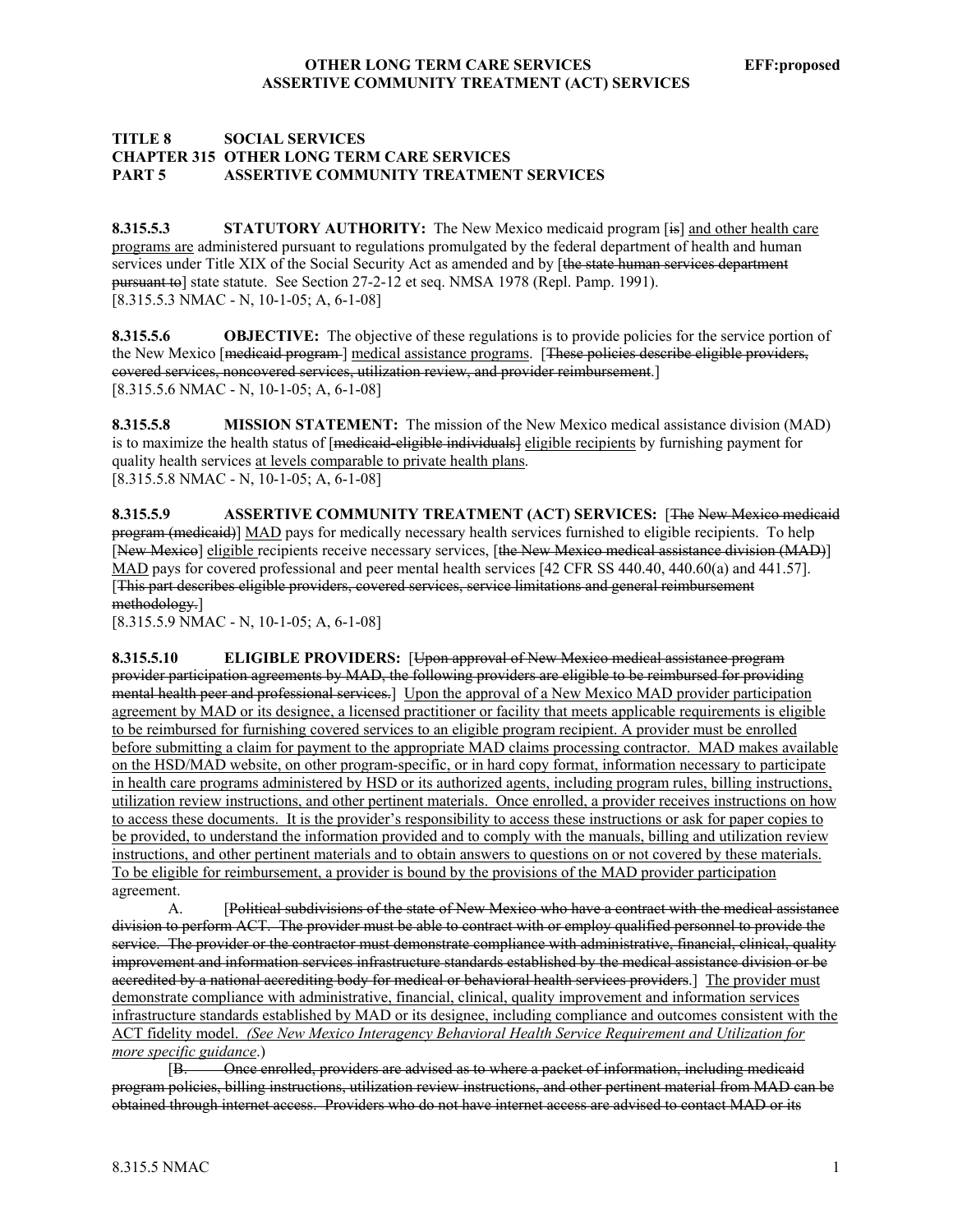#### designee to receive this information. Providers are responsible for ensuring that they have received these materials and for updating them as new materials are received from MAD.]

 $[**G**]$  B. ACT services must be provided by an agency that includes a team of ten to twelve individuals. Each team must have a designated team leader. Individuals on this team shall have sufficient individual competence, professional qualifications and experience to provide service coordination; crisis assessment and intervention; symptom assessment and management; individual counseling and psychotherapy; prescription, administration, monitoring and documentation of medications; substance abuse treatment; work-related services; activities of daily living services; support services or direct assistance to ensure that individuals obtain the basic necessities of daily life; and education, support, and consultation to individuals' families and other major supports. The agency must coordinate their ACT services with local hospitals, local crises units, local law enforcement agencies, local behavioral health agencies and consider referrals from social service agencies.

[D] C. Each team staff member must successfully be certified as trained according to standards for ACT as developed [by the behavioral health services division of the New Mexico department of health] by HSD or its authorized agents. The approved training will focus on developing [staff's] staff competencies for delivering [assertive community treatment] ACT services according to the most recent ACT evidenced-based practices. Each ACT team shall have sufficient numbers of staff to provide treatment, rehabilitation, crisis and support services 24 hours a day, seven days per week.

[E] D. Each [assertive community treatment] ACT team shall have a staff-to-individual ratio in keeping with ACT evidence-based practice standards as approved by [the behavioral health services division of the New Mexico department of health] MAD or its designee.

[F: Each assertive community treatment team shall include at least one psychiatrist; two nurses, one of whom shall be a registered nurse; one other mental health professional; one substance abuse professional; one employment specialist; at least one peer provider; and one administrative staff person. The service recipient shall be considered a part of the team for decisions impacting his services.]

E. Each ACT team shall include:

- (1) at least one board-certified or board-eligible psychiatrist;
- (2) two licensed nurses, one of whom shall be a registered nurse;
- (3) at least one other independently licensed mental health professional;
- (4) at least one licensed substance abuse professional;
- (5) at least one employment specialist;
- (6) at least at least one certified peer provider;
	- (7) one administrative staff person; and

 (8) the eligible recipient shall be considered apart of the team for decision impacting their services. [8.315.5.10 NMAC - N, 10-1-05; A, 6-1-08]

#### **8.315.5.11 PROVIDER RESPONSIBILITIES:**

[A. Providers who furnish services to medicaid recipients must comply with all specified medicaid participation requirements. See 8.302.1 NMAC, *General Provider Policies*.

B. Providers must verify that individuals are eligible for medicaid at the time services are furnished and determine if medicaid recipients have other health insurance. See 8.302.1.12 NMAC for recipients whose medicaid coverage is restricted and 8.302.2.12 NMAC for dual eligible medicaid recipients.

C. Providers must maintain records that are sufficient to fully disclose the extent and medically necessary nature of the services provided to recipients. See 8.302.1 NMAC, *General Provider Policies*.] A provider who furnishes services to a medicaid or other health care program eligible recipient agrees to comply with all federal and state laws and regulations relevant to the provision of services as specified in the MAD provider participation agreement. A provider also agrees to conform to MAD program regulations and instructions as specified in this manual, its appendices and program directions and billing instructions, as updated. A provider is also responsible for following coding manual guidelines and CMS correct coding initiatives, including not improperly unbundling or upcoding services.

[8.315.5.11 NMAC - N, 10-1-05; A, 6-1-08]

#### **8.315.5.12 ELIGIBLE RECIPIENTS:** [Assertive community treatment services are provided to individuals aged eighteen (18)]

A. ACT services are provided to individuals aged 18 and older who have a diagnosis of severe mental illness (including schizophrenia, schizoaffective disorder, bipolar disorder or psychotic depression) who have severe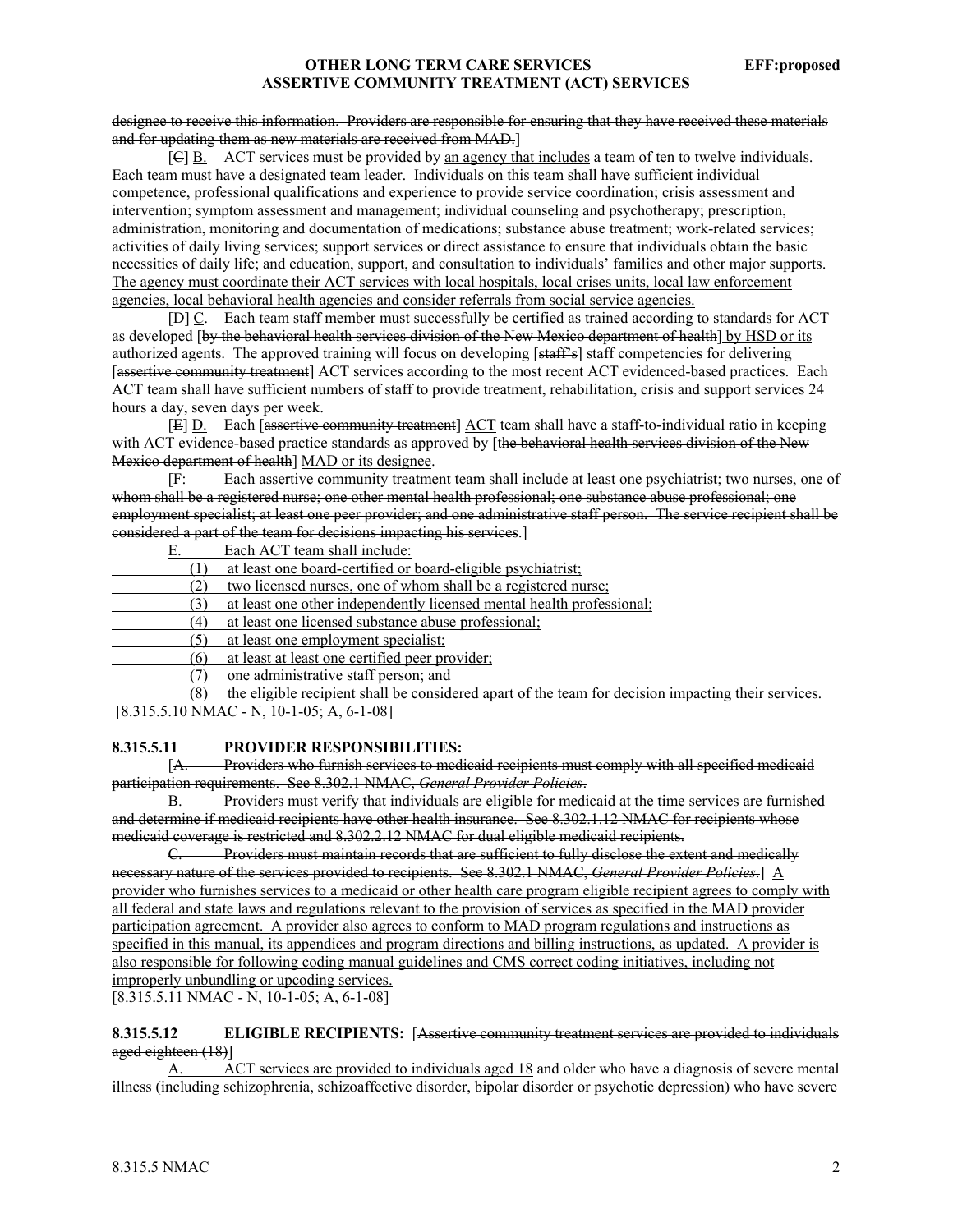problems completing activities of daily living, who have a significant history of involvement in behavioral health services, and who have experienced repeated hospitalizations [and/or] or incarcerations due to mental illness.

B. A co-occuring diagnosis of substance abuse shall not exclude an individual from eligibility for the program.

[8.315.5.12 NMAC - N, 10-1-05; A, 6-1-08]

#### **8.315.5.13 COVERAGE CRITERIA:**

A. [Medicaid] MAD covers medically necessary [assertive community treatment] ACT services required by the condition of the eligible recipient.

B. This culturally sensitive service, delivered by an appropriately constituted team, provides therapeutic interventions that address the functional problems associated with the most complex and/or pervasive conditions of the identified population. These interventions are strength-based and focused on promoting symptom stability; increasing the eligible recipient's ability to cope and relate to others; and enhancing the highest level of functioning in the community, including learning, working and recreation, and making informed choices.

C. Interventions may address adaptive skill areas such as: housing; school, work and training opportunities; daily activities; health and safety; medication support; harm reduction; money management and entitlements; promotion of individual recovery processes; relapse prevention; and service planning and coordination.

D. All services must be furnished within the limits of [medicaid] MAD benefits, within the scope and practice of the eligible provider's respective profession as defined by state law, and in accordance with applicable federal, state, and local laws and regulations.

E. The ACT therapy model is based on empirical data and evidence-based interventions that target specific behaviors with an individualized treatment plan. Specialized therapeutic and rehabilitative interventions falling within the fidelity mode of ACT are used to address specific areas of need, such as experiences of repeated hospitalization or incarcerations, severe problems completing activities of daily living and who have a significant history of involvement in behavioral health services.

[E.] F. **Medical necessity:** All services must be provided in compliance with the [medicaid] MAD definition of medical necessity as found in current [medicaid] MAD regulations. [8.315.5.13 NMAC - N, 10-1-05; A, 6-1-08]

#### **8.315.5.14 COVERED SERVICES:**

A. [Assertive community treatment] ACT is a voluntary medical, comprehensive case management and psychosocial intervention program provided on the basis of the following principles:

(1) the service is available  $[$ twenty-four $]$  24 hours a day, seven days a week;

 (2) the service is provided by an interdisciplinary [team which may include trained personnel such as psychiatrists, nurses, nurse practitioners, case managers, master's level behavioral health professionals, qualified peer providers and clerical support staff;] ACT team that includes trained personnel as defined in Subsections D and E of 8.315.5.10 NMAC;

- (3) an individualized treatment plan and supports are developed;
- (4) at least 90% of services are delivered as community-based, non-office-based outreach services;
- an array of services are provided based on individual patient medical need;
- (6) the service is consumer-directed;
- (7) the service is recovery-oriented;
- (8) the team maintains a low staff-to-patient ratio, following the ACT evidence-based model

guidelines;

 (9) mobilized crisis intervention is provided in various environments such as homes, schools, jails, homeless shelters, streets and other locations; and

 (10) the team is not just a consortium of mental health specialists, but includes collaborative assessment and treatment planning for each service eligible recipient; cross-training of team members; daily team meetings; use of an open office format to promote team communication; and a team approach to each service eligible recipient's care and services; the team will assist the [individual] eligible recipient to access other appropriate services in the community that are not funded by[ medicaid] MAD.

 B. **Quality measurement:** Program success is evaluated based on outcomes which may include but are not limited to: improved engagement by [patients] eligible recipients in medical and social services; decreased rates of incarceration; decreased rates of hospitalization; decreased use of alcohol or illegal drugs; increased housing stability; increased relationships of [patients] eligible recipients with families; and increased employment; and increased attainment of goals self-identified by the service eligible recipient for his own life. Fidelity to the specific